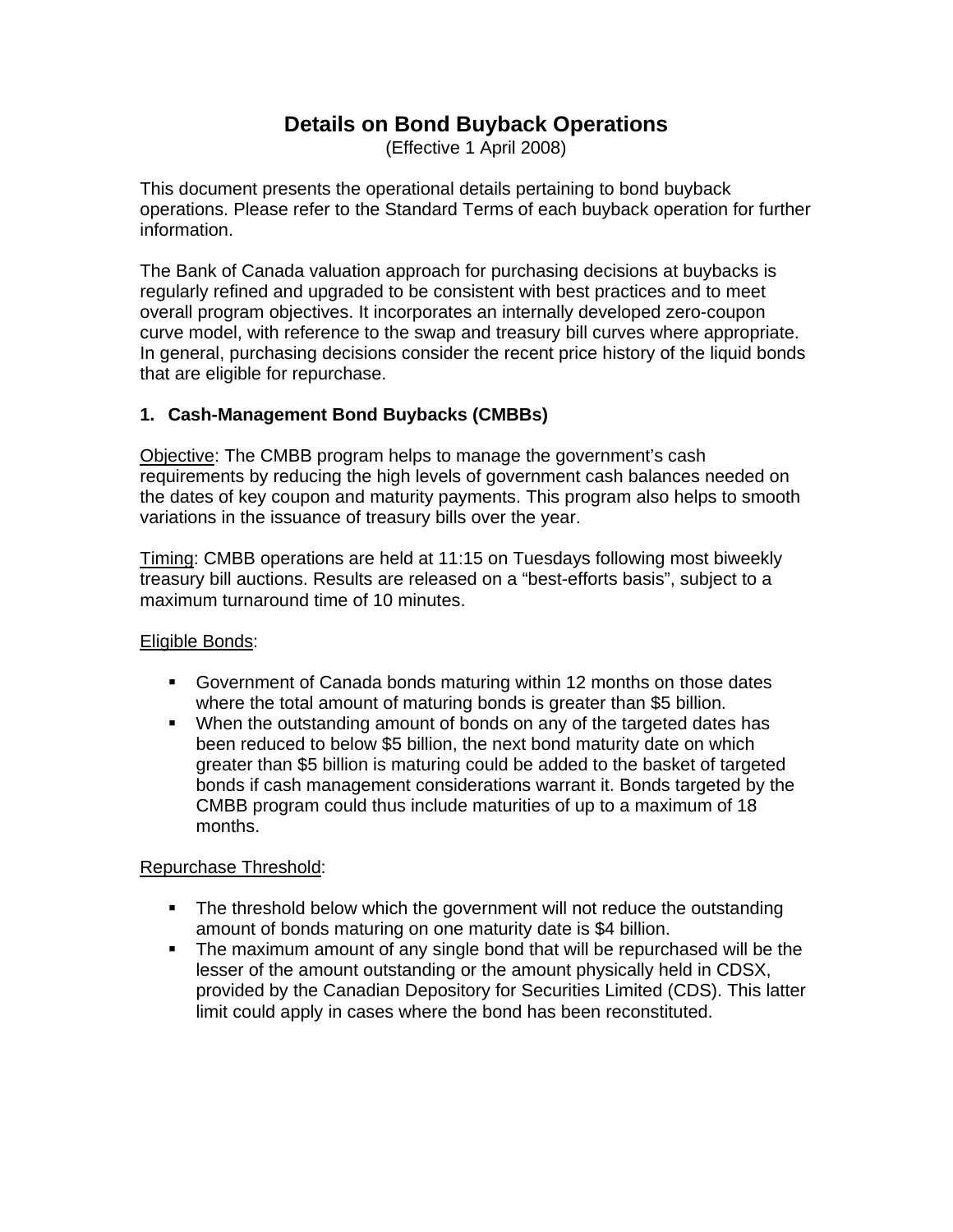### **2. Bond Buybacks on a Cash Basis**

Objective: The bond buyback program on a cash basis aims to enhance market liquidity and maintain new bond issuance at auctions in the primary market for Government of Canada securities by purchasing bonds with a remaining term to maturity of 12 months to 25 years.

Timing: Bond buybacks on a cash basis are held on Wednesdays when a nominal bond auction is scheduled. The offering deadline is at 12:20, which is 20 minutes after the bidding deadline for nominal bond auctions. Results are released on a "best-efforts basis", subject to a maximum turnaround time of 10 minutes.

#### Eligible Bonds:

- The bond buyback program targets both illiquid high-coupon bonds and certain large, off-the-run issues (including their fungible counterparts).
- **Bonds specifically excluded from buybacks include issues that are currently** being built as benchmarks in the 2-, 5-, or 10-year sectors, the current benchmark issues in these sectors, the preceding benchmark issue in the 10-year sector, as well as bonds with maturities greater than or equal to 25 years.
- Bonds included in the basket of eligible bonds for buyback operations in the 30-year sector can also be included in the basket of eligible bonds for buyback operations in the 10-year sector.
- The decision on specific bonds to be included in buyback operations takes into account the views of market participants and is announced at the Call for Tenders.

### Repurchase Threshold:

- ß For large, off-the-run issues, the government will not reduce the outstanding amount below \$5 billion. When two or more issues are fungible, the total amount of Government of Canada bonds maturing on that date will be considered in the calculation of the \$5 billion minimum threshold.
- The maximum amount of any single bond that will be repurchased will be the lesser of the amount outstanding or the amount physically held in CDSX, provided by CDS. This latter limit could apply in cases where the bond has been reconstituted.

### **3. Bond Buybacks on a Switch Basis**

Objective: The program aims to enhance liquidity and maintain new issuance in the primary market for Government of Canada securities by providing market participants with more frequent access to building benchmark bond issues and by reducing participants' market risk at repurchase operations. Bond buyback operations on a switch basis involve the exchange, on a duration neutral basis, of less-liquid bonds with a remaining term to maturity of 12 months to 25 years, for building benchmark bonds.